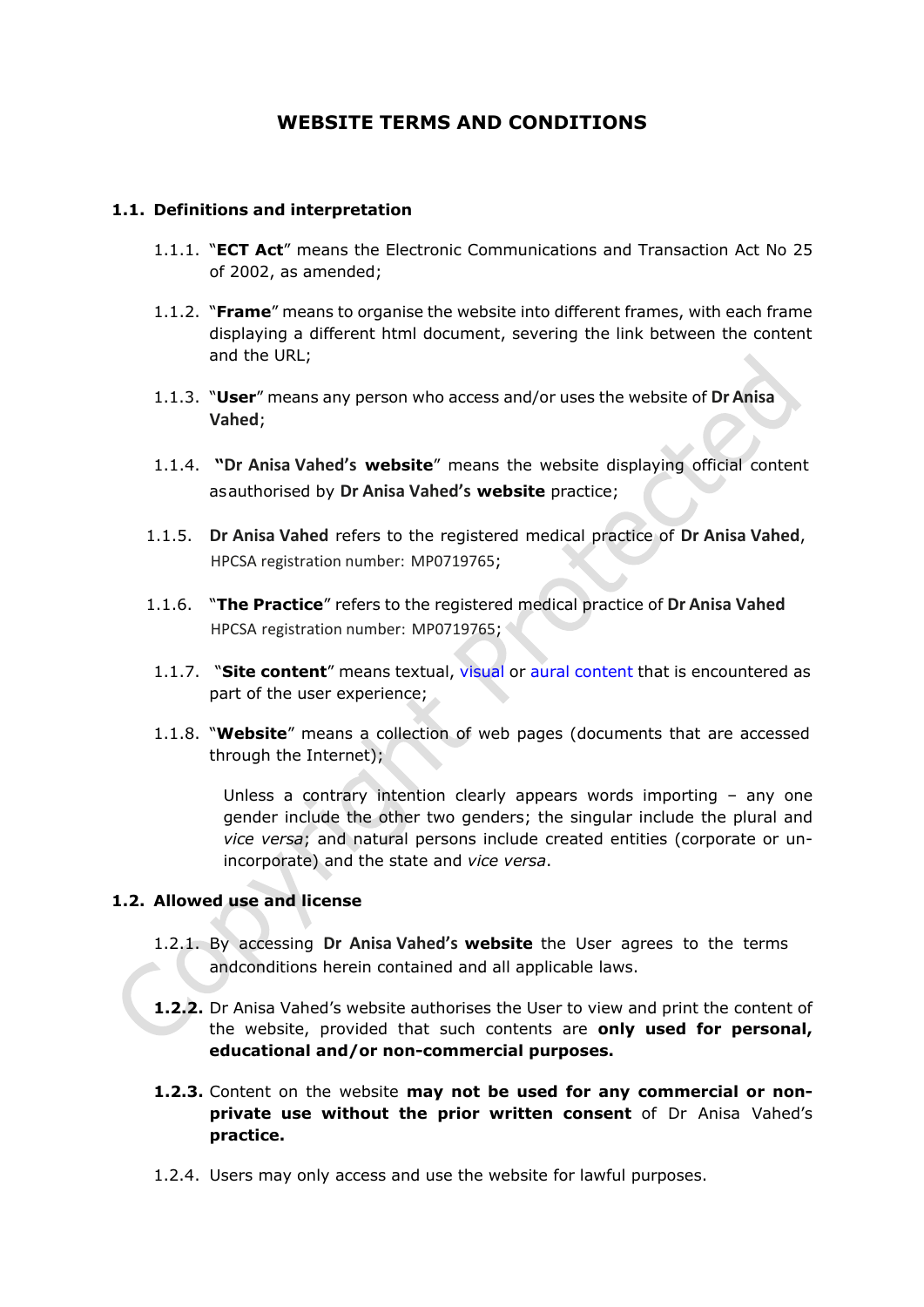- 1.2.5. No person may frame this website in any manner whatsoever without the prior written consent of Dr Anisa Vahed's practice.
- 1.2.6. Users are not allowed to copy, reproduce, reuse, retransmit, adapt, publish, frame, post, upload, modify, broadcast or distribute any Site content in any way.

# **1.3. IP rights and domain names**

- 1.3.1. All intellectual property on the website, including but not limited to trademarks, domain names, patents, text, graphics, software, icons, hyperlinks, software, and design elements are the property of **Dr Anisa Vahed** and are protected from infringement by domestic and international legislation.
- 1.3.2. All Site content remains the sole property of the relevant content owner and is protected under all relevant copyright, trademark, patent and other applicable laws.
- 1.3.3. Nothing on the Website should be construed as granting any licence or right to distribute content without the express written consent of **Dr Anisa Vahed**.

#### **1.4. Severability**

If for any reason any of the provisions contained herein are found to be void or unenforceable it will be severed to the extent that it is void or unenforceable and the remaining provisions will continue in full force and effect.

#### **1.5. Waiver**

- 1.5.1. Although **Dr Anisa Vahed** will make reasonable endeavours to ensure that the content on the website is reliable, inaccuracies may occur. It is therefore important that the User acknowledges that -
	- 1.5.1.1. Use of the website is at own risk;
	- 1.5.1.2. The website is provided to the User 'as is'.
	- 1.5.2. The User is furthermore prohibited from –
	- 1.5.2.1. Placing information, personal or otherwise, on **Dr Anisa Vahed's website**;

- 1.5.2.2. Creating additional hyperlinks on Dr Anisa Vahed's website;
- 1.5.2.3. Defacing Dr Anisa Vahed's website;
- 1.5.2.4. Deleting, altering and/or amending content on Dr Anisa Vahed's **website.**

#### **1.6. Hyperlinks**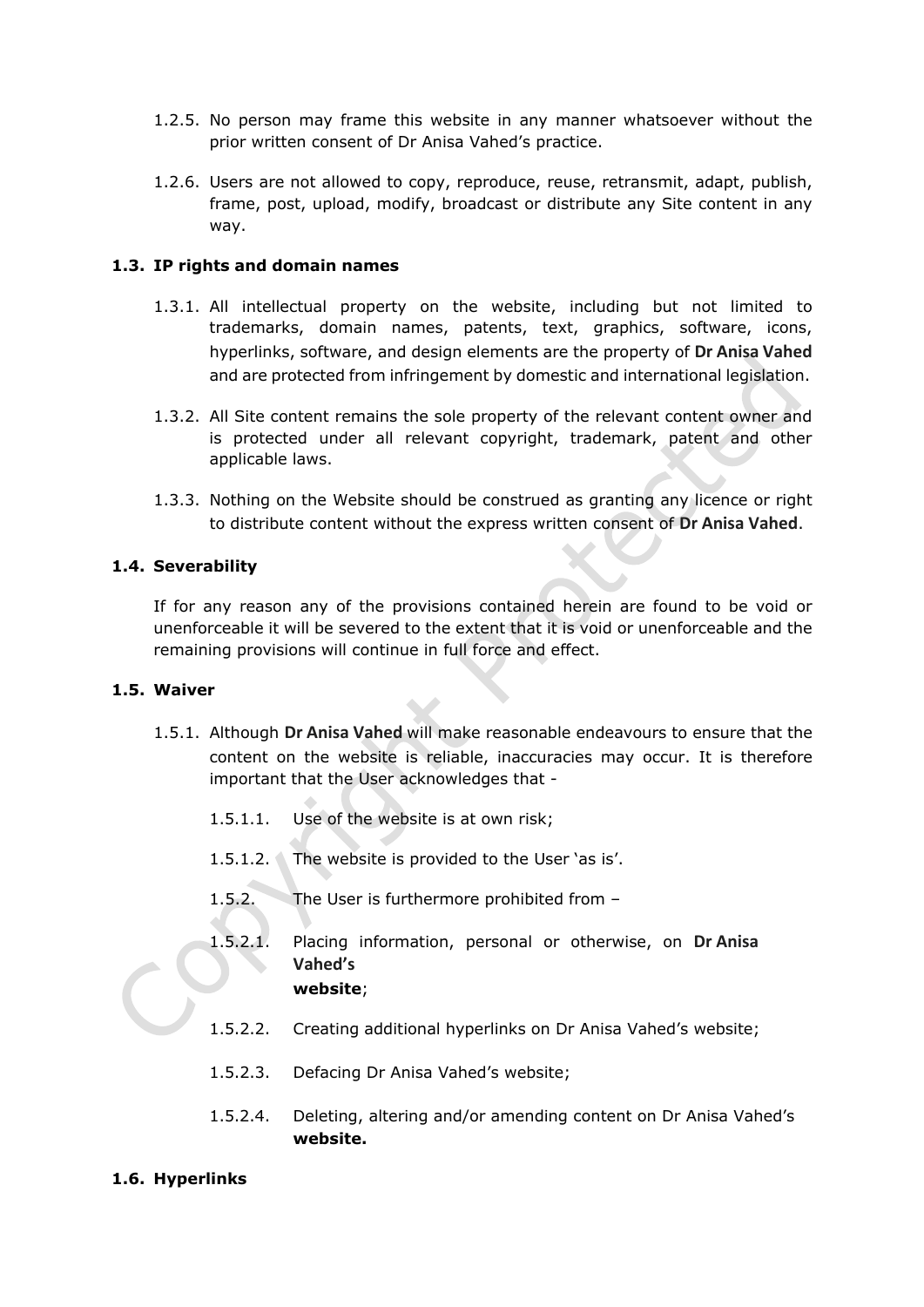- 1.6.1. The Website may provide hyperlinks to other websites not controlled by Dr Anisa Vahed's practice. Such links do not imply the endorsement, agreement or support of the content of such other sites.
- 1.6.2. Downloading material from these sites may risk infringing intellectual property.
- 1.6.3. It is the User's responsibility to access the authenticity of any website which may be hyperlinked to Dr Anisa Vahed's website.
- 1.6.4. The Practice is not responsible for ensuring that hyperlinks are operational.

# **1.7. Security**

- 1.7.1. Although Dr Anisa Vahed acknowledges that a 100% secure online environmentis unattainable, the Practice is committed to taking reasonable security measures to safeguard the content of its website.
- 1.7.2. The User's privacy is very important to Dr Anisa Vahed. Any information provided to Dr Anisa Vahed is therefore stored on a secure server.
- 1.7.3. Dr Anisa Vahed does not sell or rent personal information about individual members (such as name, address, email address, telephone or fax number) to third parties.
- 1.7.4. Dr Anisa Vahed may disclose personal information in response to a specific request by a law enforcement agency, subpoena, court order, or as required by law.
- 1.7.5. Dr Anisa Vahed will collate the information which users give to the practice to provide users with services and personalise the use and visits of Dr Anisa Vahed's website.
- 1.7.6. Dr Anisa Vahed may also use such information to inform users, about changes in the services Dr Anisa Vahed offers and/or about features that may be of interestto Users. By providing Dr Anisa Vahed with this information, users consent to DrAnisa Vahed's use of it for these purposes and for the purposes outlined in Dr Anisa Vahed's Privacy Policy, including for the purpose of processing User requests.
- 1.7.7. For further information regarding the Practice's treatment of a User's personal information, referred to the [Privacy](http://www.checkers.co.za/pages/198763778/Privacy-Policy.asp) Policy.

# **1.8. Disclaimer and limitation of liability**

1.8.1. Information contained on Dr Anisa Vahed's website is for information purposes only and not intended to constitute professional advice as circumstances will vary from person to person.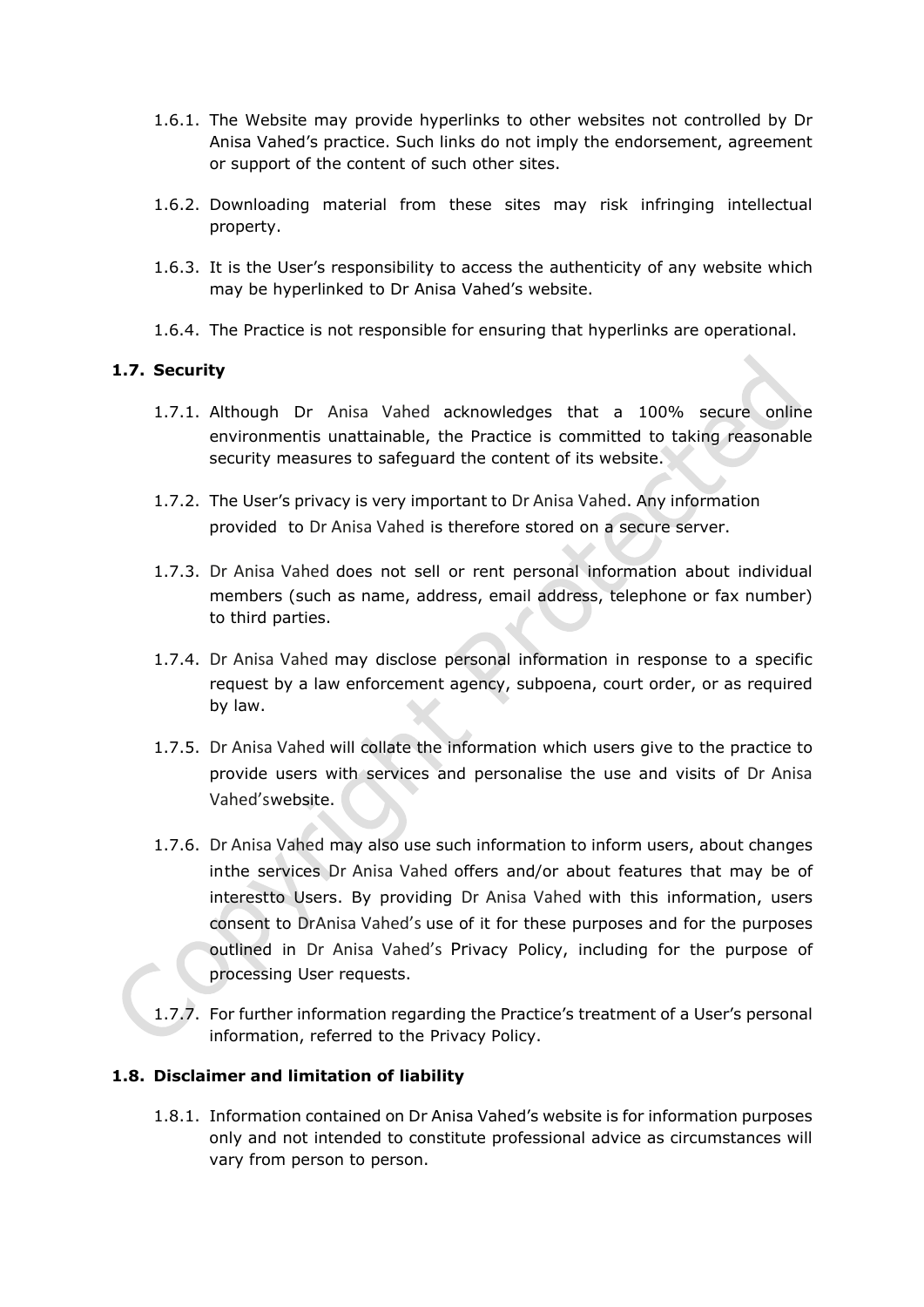- 1.8.2. The Practice is not liable to Users for information posted on Dr Anisa Vahed's **website.**
- 1.8.3. The Practice is not liable for the actions of Users of Dr Anisa Vahed's website.
- 1.8.4. By using Dr Anisa Vahed's website a User indemnifies, defends and holds harmless, its lawful agents, employees and representatives from all damages, losses and expenses, including legal expenses arising from the following -
	- 1.8.4.1. Any claims for the infringement of intellectual property rights, libel, defamation to any material the User may send to Dr Anisa Vahed's website;
	- 1.8.4.2. The User's breach of any provisions of these terms and conditions of Dr Anisa Vahed's website;
	- 1.8.4.3. Any claims, cost, loss, damage or expense, whether directly or indirectly, whether monetary or otherwise, which any person may suffer as a result of or in consequence of the use of or reliance of any information or material provided for on Dr Anisa Vahed's website;
- 1.8.5. The Practice, its lawful agents, employees and representatives are further indemnified in respect of any costs, losses, damages or expenses which any person may suffer as a result of entering into any transaction with any third party, including Dr Anisa Vahed, its lawful agents, employees and representatives as a result of or in consequence of the reliance of any information contained on Dr Anisa Vahed's website or any related site.
- 1.8.6. In no event shall The Practice, its lawful agents and representatives referred to in this website, be liable for any damages of whatsoever nature, whether for bodily, moral or material injury (including, without limiting, indirect, punitive, incidental and consequential damages, loss, profits, expenses, costs, damage resulting from lost data or business interruption) resulting from the use or inability to use Dr Anisa Vahed's website and the material contained therein, whether based on warranty, contractual or extra contractual liability, any other legal matters, and whether or not The Practice its lawful agents, employees and representatives are advised of the possibility of such damages.

# **1.9. Removal and correction of content**

Users should report any untrue, inaccurate, illegal and/or harmful content appearing on Dr Anisa Vahed's website. Dr Anisa Vahed undertakes to correct and/or remove any such content as soon as it becomes aware thereof.

# **1.10. Entire agreement**